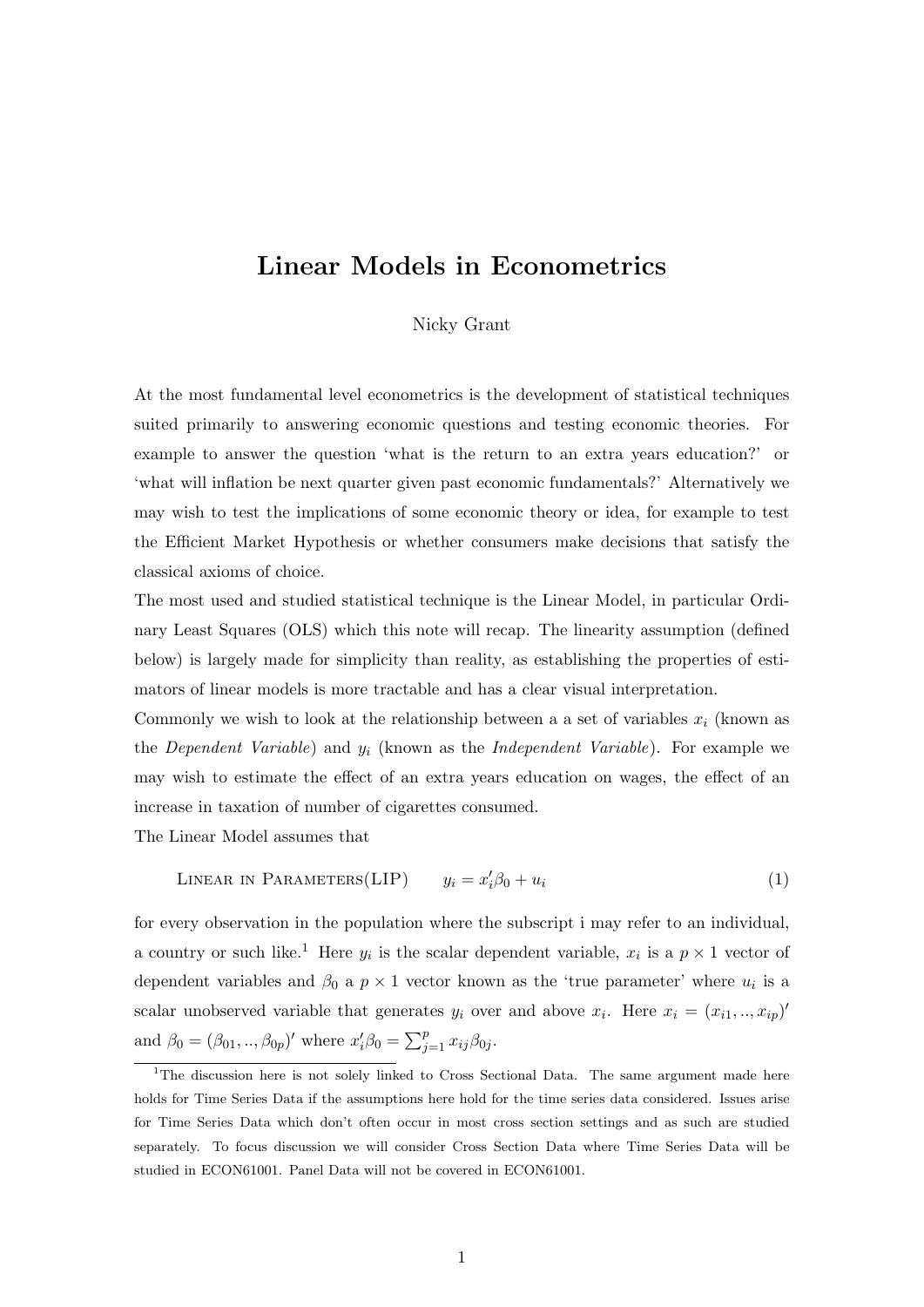We firstly provide discussion on the Ordinary Least Squares Estimator which is one of the most popular estimation techniques in econometrics. OLS (defined below) is an estimator based on the assumption that  $u_i$  is unrelated with  $x_i$ . More formally when

$$
ZERO \text{ ConvITIONAL MEAN} (ZCM) \qquad E[u_i|x_i] = 0 \tag{2}
$$

i.e that  $u_i$  is mean independent of  $x_i$ . An implication of  $ZCM$  is that  $u_i$  and  $x_i$  are statistically orthogonal, i.e

$$
Exogeneity \t E[u_i x_i] = 0 \t (3)
$$

where  $E[\cdot]$  is the expectation taken over the distribution of  $(u_i, x_i)$ . Intuitively this is the average of  $u_i x_i$ , across the whole of the population and is sometimes referred to as the 'population average'. This assumption is known as the exogeneity condition and intuitively says that  $x_i$  are  $u_i$  do not move together on average. In the case  $x_i$  includes a constant (as is usually the case in practise) then  $E[u_ix_i] = 0$  is equivalent to  $Corr(x_{ij}, u_i) = 0$  for all  $j = \{1,..,p\}$  [see Exercise Sheet on OLS]. In essence Exogeneity says the correlation between the regressors and the unobservable is  $0<sup>2</sup>$ .

Exogeneity intuitively says that all the unobserved variables (or variables we observe but have not been included) are uncorrelated with the dependent variables  $x_i$ . In practise we must use economic intuition or otherwise to justify whether this assumption is likely to hold. In many cases it may not (see the discussion on wage-schooling regressions below). Assuming LIP then taking conditional expectations on both sides of (1)

$$
E[y_i|x_i] = x_i'\beta_0 + E[u_i|x_i]
$$
\n(4)

where under ZCM  $E[u_i|x_i] = 0$  and hence  $E[y_i|x_i] = x_i'\beta_0$ . An equivalent way of thinking about the ZCM and LIP assumption (the crucial assumptions underpinning OLS) is that the conditional mean of  $y_i$  given a particular value of  $x_i$  is  $x_i'\beta_0$ . This says the average value of  $y_i$  for an individual with a particular  $x_i$  is  $x_i' \beta_0$ . So for example in the wageschooling equation in (9) if  $e_i = 10$  then  $E[y_i|x_i] = \beta_{01} + 10\beta_{02} - 10^2\beta_{03}$ . Once we know the parameters  $\beta_0$  we know the average wages of people with different levels of education. OLS is a method to estimate these parameters which provides valid inference under a host

 $2^2$ Often these two assumptions are taken to mean the same thing. Though not technically the case, in that ZCM implies exogeneity but not the reverse and hence is a stronger assumption, the difference between the two assumptions in practise is often irrelevant. Discussion of these finer points will be made in ECON61001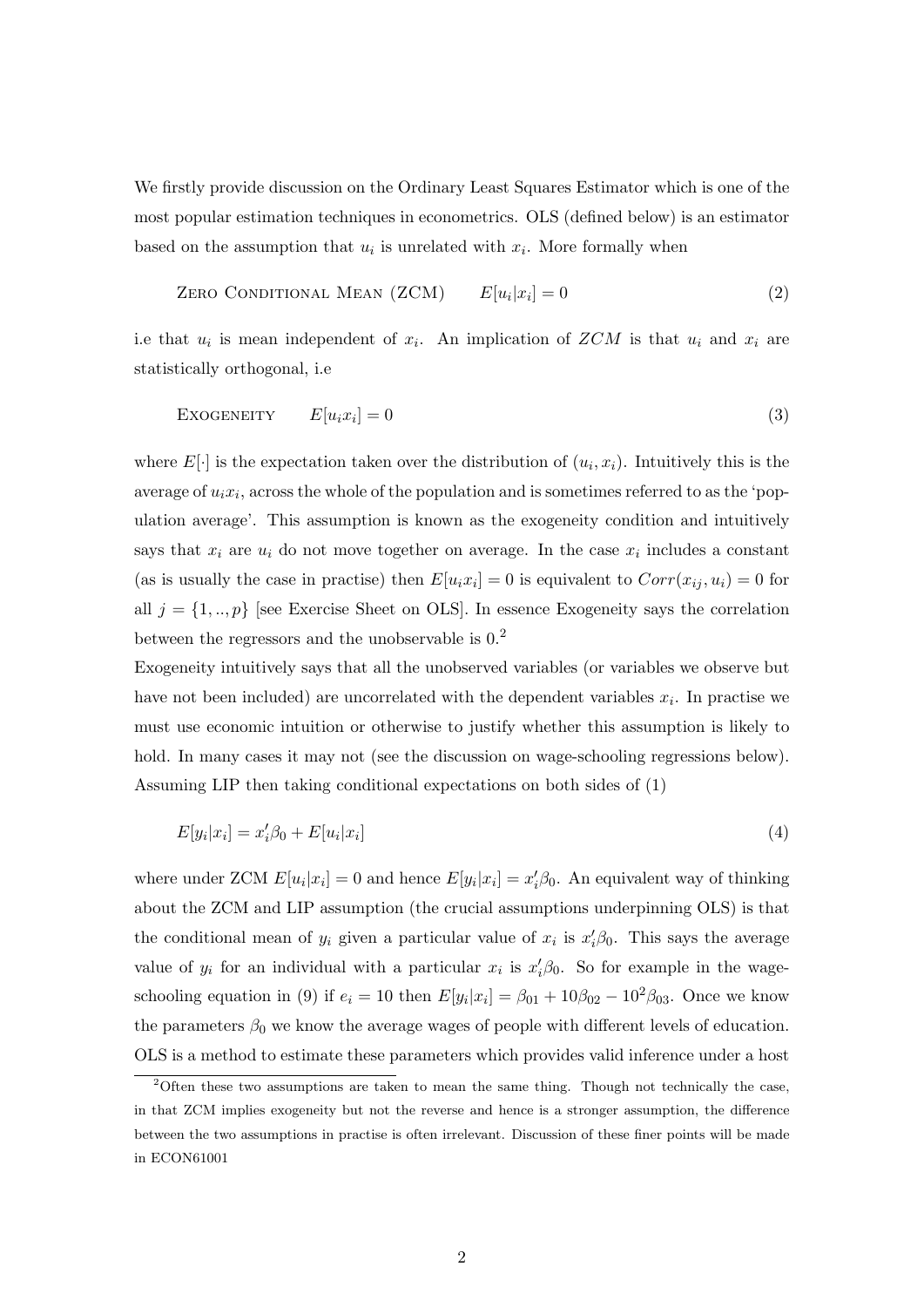of conditions- the crucial ones being LIP and Exogeneity. The LIP assumption is crucial in determining the properties in OLS (defined below) with which to base inference and is somewhat restrictive. LIP does not rule out non linearities in the relationship between the independent and dependent variable, just that the parameters  $\beta_0$  enter linearly and also the unobservable  $u_i$  impacts  $y_i$  separate to  $x_i$  (known as additive separability). For example LIP rules out the case where

$$
y_i = \frac{1}{1 + x_i' \beta_0} + u_i \tag{5}
$$

or where the unobserved variables impact  $y_i$  in a non-superable way (i.e separate to the effects of  $x_i$ , for example if

$$
y_i = x_i' \beta_0 u_i \tag{6}
$$

or more generally where

$$
y_i = f(x_i, u_i) \tag{7}
$$

for some function  $f(\cdot)$  where  $f(x_i, u_i) \neq x'_i \beta_0 + u_i$  for any  $\beta_0$ . In essence OLS requires  $E[y_i|x_i] = x_i'\beta_0$  which can be restrictive.

For example if we are interested in the wage return  $(w<sub>i</sub>)$  to an extra year of education  $(e_i)$  we may assume

$$
w_i = \beta_{01} + \beta_{02}e_i + u_i \tag{8}
$$

so that  $y_i = w_i$  and  $x_i = (1, e_i)'$  so that  $\beta_{02}$  is the return to an extra year of education (all other things held constant). We may believe that the effect of an extra year of education on wages may not be linear. Namely the marginal effect of an extra year of education is likely to decrease at higher levels of education. It may be that

$$
w_i = \beta_{01} + \beta_{02}e_i + \beta_{03}e_i^2 + u_i \tag{9}
$$

where  $\beta_{02} > 0$ ,  $\beta_{03} < 0$  so that returns to education increases in  $e_i$  up to a point then begin to decrease. LIP allows this case as the parameters  $\beta_{01}, \beta_{02}, \beta_{03}$  all enter linearly. LIP is a strong assumption which provides a lot of structure with which to estimate the paramaters of interest. However without further information on the distribution of  $u_i$ and its relationship to  $x_i$  we have no way of identifying what is  $\beta_0$ . Many different forms of estimators exist which provide valid inference on  $\beta_0$  under different assumptions on  $u_i$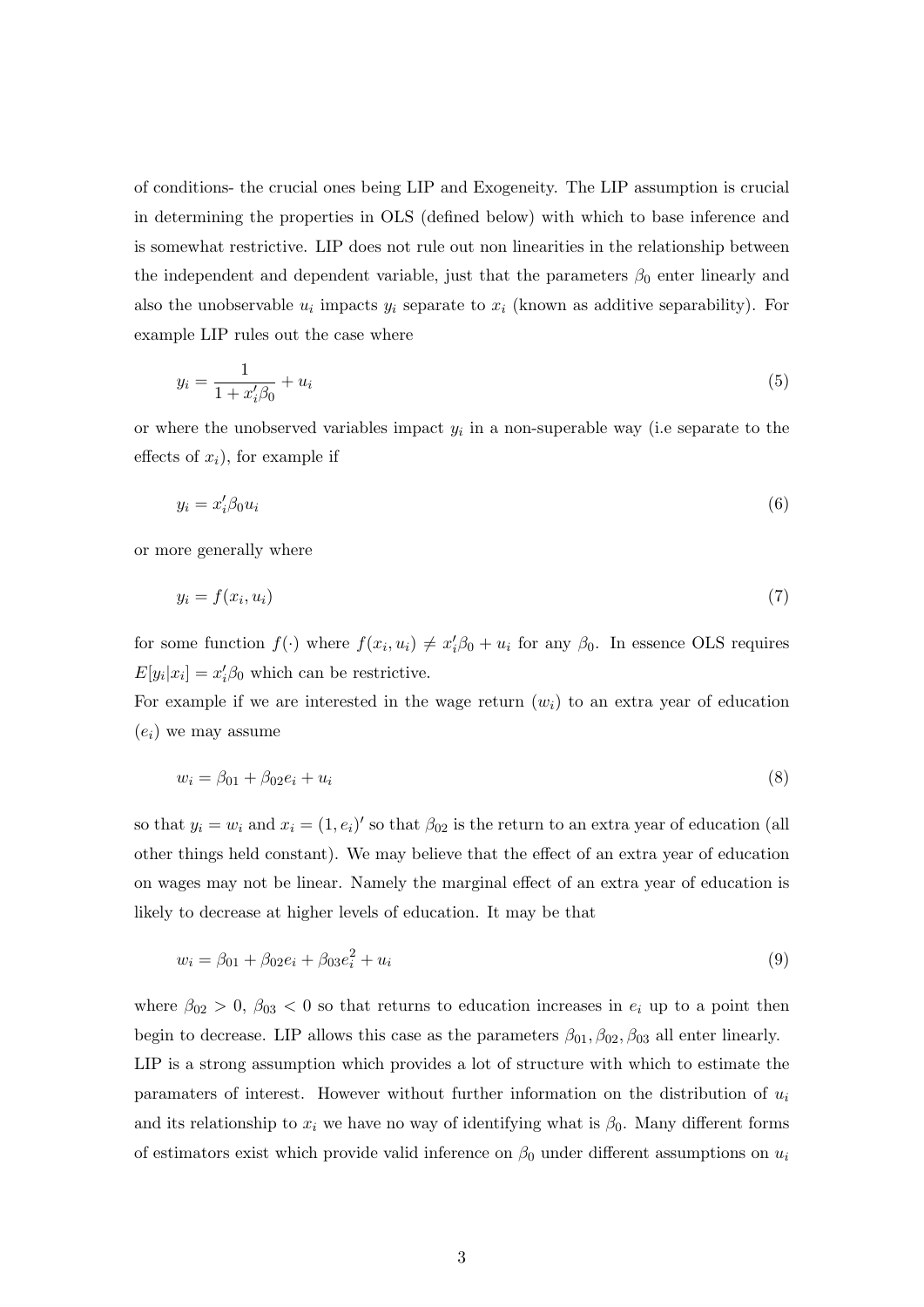(esp. in relation to the dependence with  $x_i$ ). In practise we try to choose an estimator which will work given what we assume is true about the distribution of  $u_i$ .

We now outline the OLS estimator. Define  $u_i(\beta) = y_i - x_i^{\prime} \beta$  so that  $y_i = x_i^{\prime} \beta + u_i(\beta)$ (which can always be performed for any  $\beta$ , breaking up  $y_i$  in to  $x_i^{\prime}\beta$  and the residual  $u_i(\beta)$ ). Given a dataset of  $(y_i, x_i)$  for  $i = \{1, ..., n\}$  (i.e sample of size n) the Sum Of Squared Residuals (SSR) for a particular  $\beta$  is

$$
SSR(\beta) = \frac{1}{n} \sum_{i=1}^{n} u_i(\beta)^2
$$
\n(10)

and is the average of the deviation of  $y_i$  from  $x_i' \beta$  squared. The OLS estimator of  $\beta_0$ (defined as  $\hat{\beta}_{OLS}$ ) is the minimiser of the sum of squared residuals which we can show is equal to

$$
\hat{\beta}_{OLS} = \left(\frac{1}{n} \sum_{i=1}^{n} x_i x_i'\right)^{-1} \frac{1}{n} \sum_{i=1}^{n} y_i x_i.
$$
\n(11)

You will likely have seen the formula for the OLS estimator in the case of a Simple Linear Regression (sometimes known as a Univariate Regression) where  $x_i$  includes a constant and one variable. The OLS Exercise Sheets asks you to show the general OLS formula is equivalent to the OLS formula in the simple linear regression.

OLS may be viewed as the 'line of best fit' to a set of data points. The closer  $x_i' \beta$  is to  $y_i$  across  $i = \{1, ..., n\}$  the smaller is  $SSR(\beta)$ . In essence OLS chooses  $\beta$  to make  $x_i'\beta$  as close as possible to  $y_i$ . This method also performs the decomposition of  $y_i$  in to a function of  $x'_i\hat{\beta}_{OLS}$  and the residual  $u_i(\hat{\beta}_{OLS})$  which are uncorrelated in the sample. Hence they mimic the exogeneity condition where  $u_i = u_i(\beta_0)$  is uncorrelated with  $x_i' \beta_0$ .

Another way to view OLS is that it enforces the moment condition  $E[u_ix_i] = 0$  in the sample. Namely under LIP and Exogeneity  $E[x_i u_i(\beta)] = 0$  at  $\beta = \beta_0$  with solution

$$
\beta_0 = E[x_i x_i']^{-1} E[y_i x_i]
$$
\n(12)

when  $E[x_ix_i']$  is full rank.<sup>3</sup> OLS solves the sample version of this moment condition, namely it solves  $\frac{1}{n} \sum_{i=1}^n x_i u_i(\beta) = 0$  at  $\beta = \hat{\beta}_{OLS}$ . This sample moment condition is the first order condition of the minimisation of the sum of squared residuals and the two interpretations are equivalent. The ECON61001 goes in to these issues in more details. To study the statistical properties of OLS for large sample sizes we must make further assumptions on the distribution of  $(y_i, x_i, u_i)$  for  $i = \{1, ..., n\}$ . If the data are *independent* 

<sup>&</sup>lt;sup>3</sup>This is known as the no perfect multicollinearity assumption and says we do not include redundant linear combinations of variables. For example including the same dependent variable twice.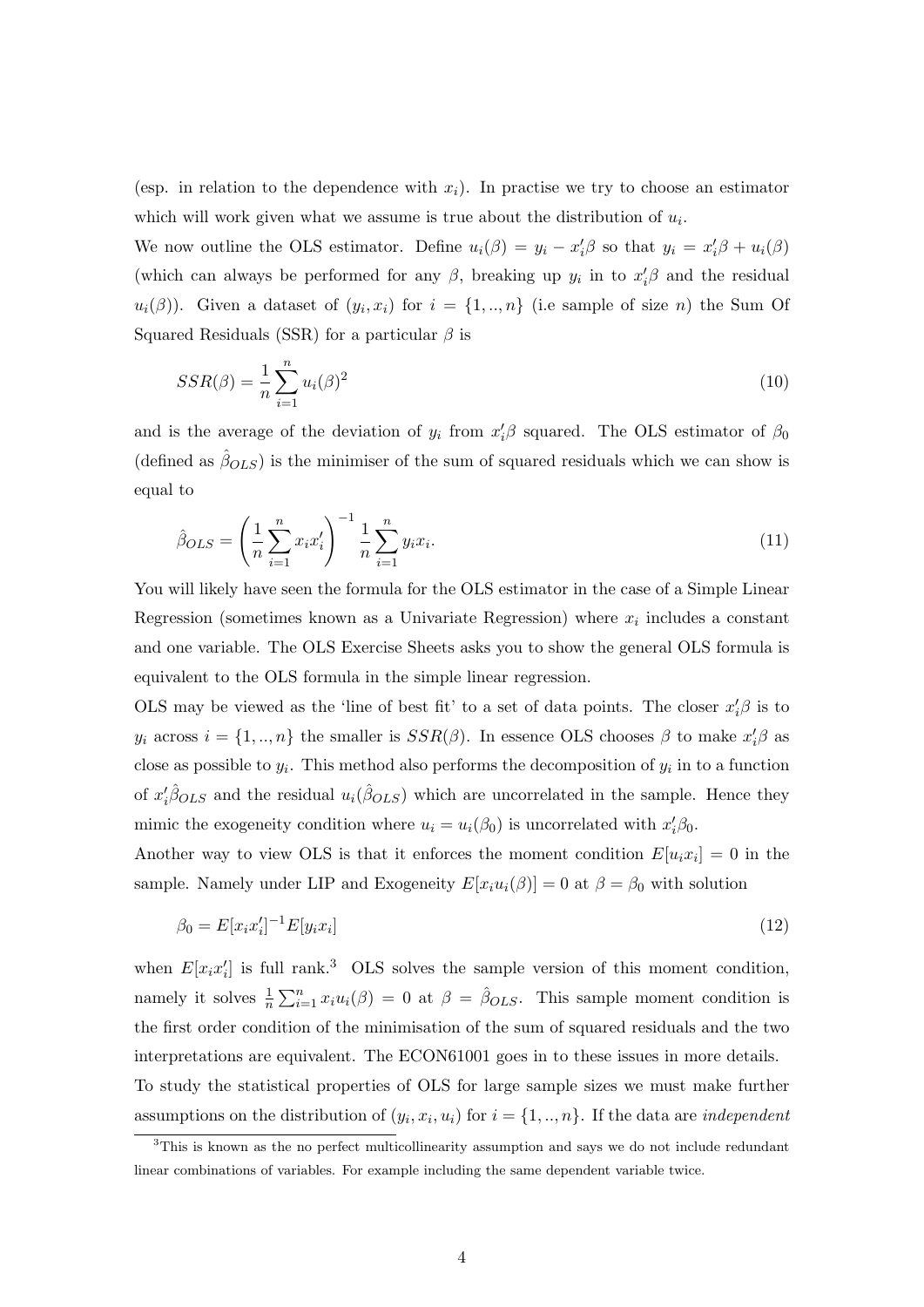and identically distributed (i.i.d) then as n increases  $\frac{1}{n} \sum_{i=1}^{n} x_i x_i'$  converges in probability to  $E[x_ix_i']$  and similarly  $\frac{1}{n}\sum_{i=1}^n y_ix_i$  converges in probability to  $E[y_ix_i]$ .<sup>4</sup> Intuitively this says as the sample size increases the sample average becomes closer and closer to the population moment with increasing probability. These concepts will be explained formally and in more detail in the Econometric Methods course (ECON61001).

The OLS estimator will provide a 'good' estimator of  $\beta_0$  under the assumptions above, where the crucial and most stringent assumptions are the LIP and Exogeneity (or the stronger condition ZCM) such that  $\beta_0$  satisfies (12). By a good estimator we mean one which satisfies a set of favourable statistical conditions for example that the OLS estimator is consistent (i.e  $\hat{\beta}_{OLS}$  is 'close' to  $\beta_0$  for n large).<sup>5</sup>

The Exogeneity Assumption, much like the LIP assumption may not hold in practise and is largely made for simplicity. For example in the wage-education regressions above we have not controlled for natural ability. As such natural ability (along with a host of other factors) are in  $u_i$  (all other variables driving wages over and above education). It is likely that more able people earn more and are also more likely to have higher levels of education. Hence if  $e_i$  increases on average it is likely that  $u_i$  increases (as people with more education tend to be more able on average) and as such the OLS estimator will likely overestimate the true return to education.

This is the classic example of Endogeneity, where  $E[u_ix_i] \neq 0$  (i.e the exogeneity condition does not hold). The issue of endogeneity is one of the most commonly faced problems in applied econometric research such that OLS is often not a 'good' estimator of  $\beta_0$  since the OLS estimator is built to work well under the exogeneity assumption. In this case alternative (often more general) estimators are required that provide valid inference in more general settings than OLS often under a further set of assumptions. The classic example is the Instrumental Variables (IV) Estimator which you should have covered in your undergraduate notes. The IV (and more general the 2 Stage Least Squares estimator)

<sup>4</sup>The i.i.d assumption is a sufficient condition for this result. A similar result can be found under different conditions to allow for example dependent data. Commonly the i.i.d assumption as with the other assumptions is made as a starting point for simplicity to simplify proofs of the statistical properties of OLS. The ECON61001 course will start making the simplest assumptions known as the Classical OLS Conditions and then weaken these assumptions to allow for example dependent data, non linear models and violations of exogeneity. It is crucial that you understand the basics of OLS under the simplest assumptions and revise your undergraduate econometrics notes before starting the course.

<sup>&</sup>lt;sup>5</sup>Specifically ECON61001 will provide conditions and (sketches of) proofs that the OLS estimator is Consistent, Unbiased and Asymptotically Normally Distributed. See Greene reference below.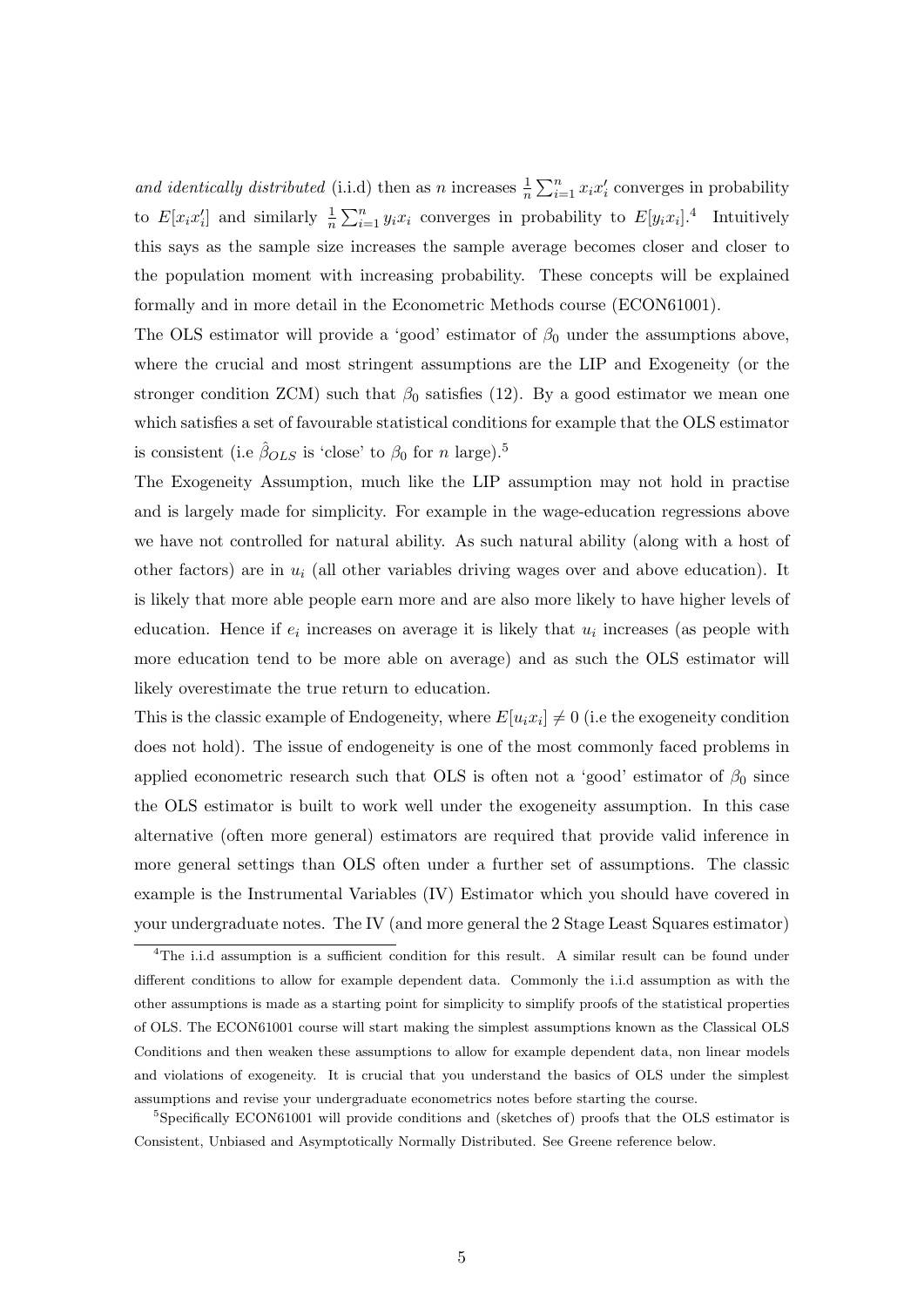will be covered in detail in ECON61001 and it is also advisable you refresh yourself with the basic ideas of these techniques.

Note that ECON61001 is predominantly a technical course with strong emphasis on derivations of results. Some of the more advanced proofs are omitted and emphasis is placed on providing an intuition and a sketch of the results which requires a good ability for technical and abstract thought. There are some applied examples in the course (for example applications of the Instrument Variables Estimator) though these mainly serve to highlight the theoretical results and are not the main focus of the course.

As a broad overview of the main topics covered in ECON61001 (in order)

- OLS under the Classical Assumptions (4 Lectures, properties of multivariate OLS studied likely more formally than you have seen at Undergrad writing the problem in matrix form. Covering consistency, unbiasedness, asymptotic normality and inference (the t and F-test covered more formally, not just memorizing how to perform the test in practise).
- Robust OLS (1 lecture, relaxes classical assumptions to allow heteroskedasticity and serially correlated errors. Introduces the Weighted Least Squares Estimator)
- Instrumental Variables (2 lectures, covers IV/2SLS, also covers the intuition of the weak instrument problem and endogeneity).
- Maximum Likelihood (1 Lecture outlines the Maximum Likelihood estimator with applications to non-linear models (specifically binary choice models- Logit/Probit)
- Time Series (1 Lecture- measures of dependence, AR/MA/ARMA modelling).

## Preparation for ECON61001

The above is a broad sketch of the intuition of OLS. The first half of ECON61001 course will derive the statistical properties of OLS under a set of conditions (many of them listed above).

For those that must take ECON61001 it is highly advised that you recap and get up to speed with intermediate econometrics at the undergraduate level, especially the basic properties and ideas behind OLS. A good undergrad textbook is Introductory Econometrics by Wooldridge. The textbook used in ECON61001 is Greene, Econometric Analysis.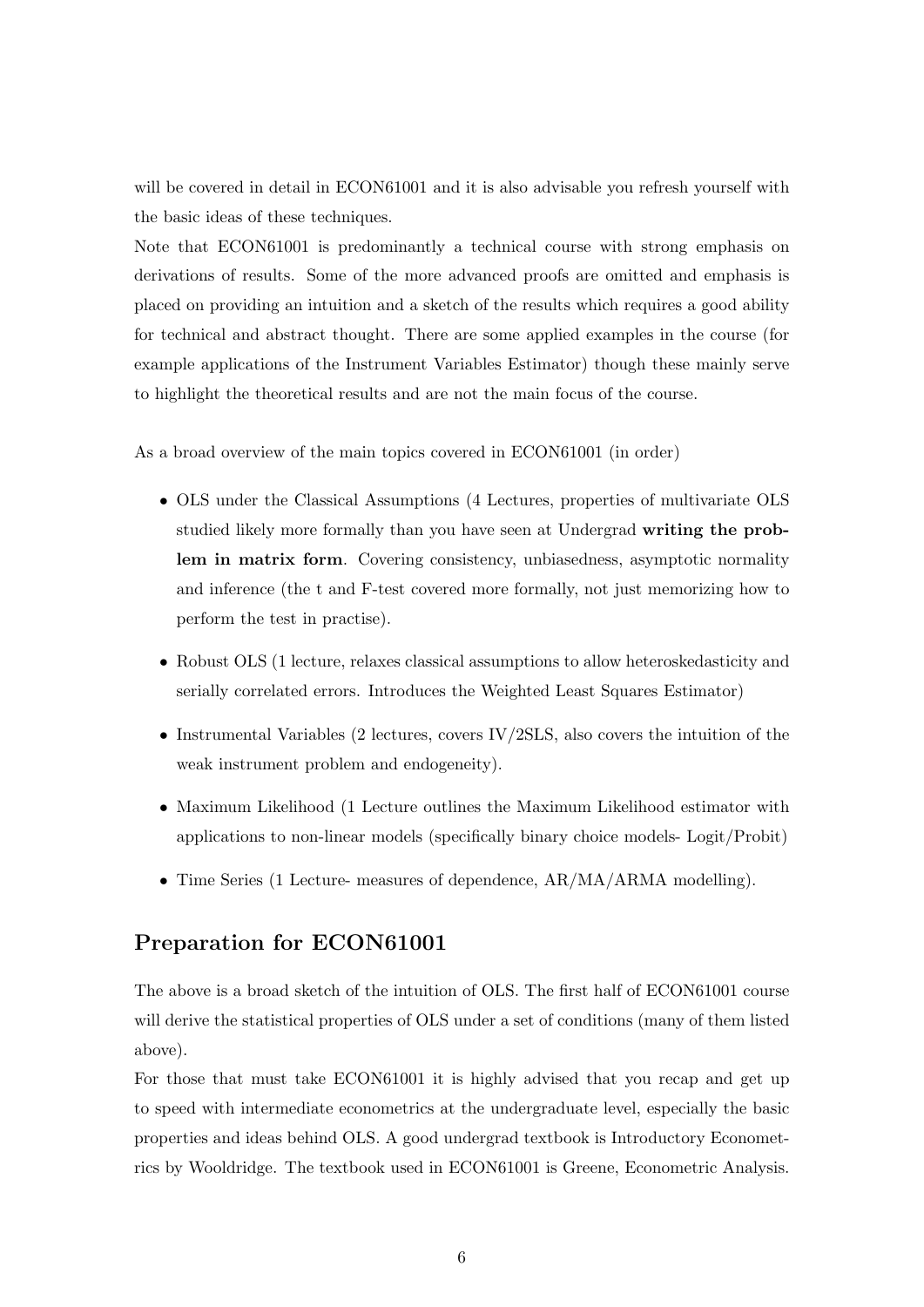It may be useful to read through the first few chapters of this book on linear models and OLS. The more prepared you are before starting the course the more likely you are to perform well in the final exams/coursework. ECON61001 is quite a challenging fast paced course and is taught based on the assumption of a solid understanding at a minimum of Intermediate Econometrics with basic statistics and linear algebra. If you do not possess this knowledge it greatly increases your chance of falling behind with the work.

## OLS Excercise

Consider the Linear Model

$$
y_i = x_i'\beta_0 + u_i \tag{13}
$$

where  $y_i$  is the scalar dependent variable,  $x_i$  is a  $p \times 1$  vector of dependent variables and  $\beta_0$  a  $p \times 1$  vector known as the 'true parameter' where  $u_i$  is a scalar unobserved variable that generates  $y_i$  over and above  $x_i$ . Here  $x_i = (x_{i1}, ..., x_{ip})'$  and  $\beta_0 = (\beta_{01}, ..., \beta_{0p})'$ . Define the residual  $u_i(\beta)$  for a particular  $\beta$  as  $u_i(\beta) = y_i - x_i' \beta$  and  $SSR(\beta) = \frac{1}{n} \sum_{i=1}^n u_i(\beta)^2$ . Define  $\hat{\beta}_{OLS} = \left(\frac{1}{n}\right)$  $\frac{1}{n}\sum_{i=1}^n x_i x'_i$ )  $\frac{1}{n}$  $\frac{1}{n} \sum_{i=1}^n y_i x_i.$ 

- 1. If  $x_i = (1, w_i)'$  where  $w_i$  is a scalar and  $\hat{\beta}_{OLS} = (\hat{\beta}_1, \hat{\beta}_2)'$  show that  $\hat{\beta}_1 = \bar{y} \hat{\beta}_1 \bar{w}$ ,  $\hat{\beta}_2 = \frac{\frac{1}{n} \sum_{i=1}^n (w_i - \bar{w})(y_i - \bar{y})}{\frac{1}{n} \sum_{i=1}^n (w_i - \bar{w})^2}$  where  $\bar{y} = \frac{1}{n}$  $\frac{1}{n}\sum_{i=1}^n y_i, \overline{w} = \frac{1}{n}$  $\frac{1}{n} \sum_{i=1}^n w_i$ .
- 2. Show if  $x_i = (1, w_i)'$  for some  $(p-1) \times 1$  vector (i.e  $x_i$  includes a constant) that  $E[u_i x_i] = 0$  implies  $Corr(x_{ij}, u_i) = 0$  for all  $j = \{1, ..., p\}.$

## Solutions to Excercise

1. Note that 
$$
x_i = (1, w_i)'
$$
 hence  $x_i x_i' = \begin{pmatrix} 1 & w_i \\ w_i & w_i^2 \end{pmatrix}$  so that\n
$$
\frac{1}{n} \sum_{i=1}^n x_i x_i' = \begin{pmatrix} n & \bar{w} \\ \bar{w} & \frac{1}{n} \sum_{i=1}^n w_i^2 \end{pmatrix}
$$
\n
$$
\begin{pmatrix} u_i \end{pmatrix}
$$
\n(14)

Also 
$$
x_i y_i = \begin{pmatrix} y_i \\ w_i y_i \end{pmatrix}
$$
 so that  
\n
$$
\frac{1}{n} \sum_{i=1}^n x_i y_i = \begin{pmatrix} \bar{y} \\ \frac{1}{n} \sum_{i=1}^n w_i y_i \end{pmatrix}
$$
\n(15)